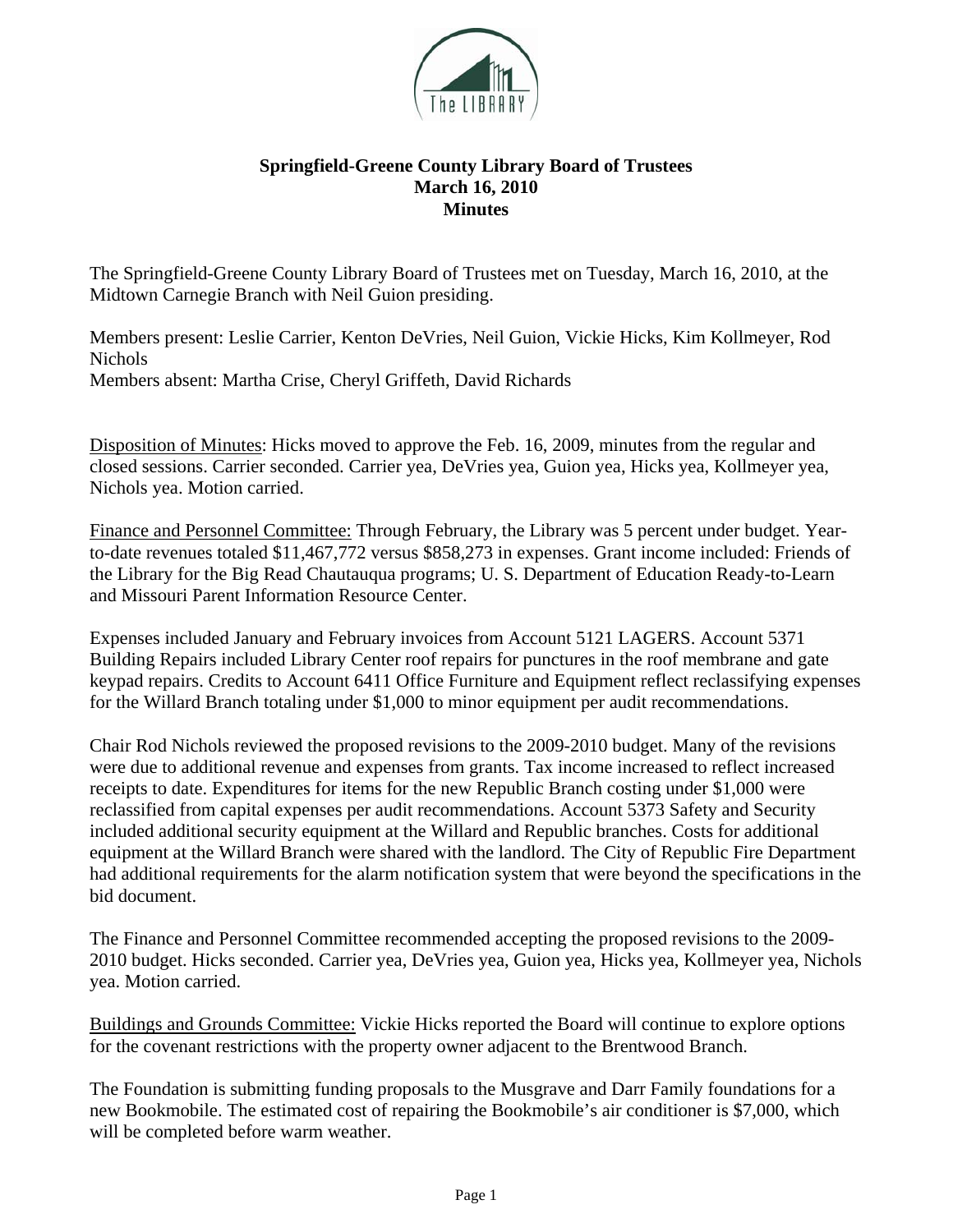The heating unit in the Library Center's Children's Department has been repaired.

Executive Director Regina G. Cooper met with Ryan Zweerink, owner of the building next door to the Ash Grove Branch. He presented a proposal in 2008 for infill for his building and joining the two spaces. He is still interested in pursuing that proposal. Facilities Manager Allen Woody reported the wiring circuits were traced, and the new computers can be installed. The electrical load will be split when the refurbished desk for the public computer area is installed.

Programs, Services and Technology Committee: Local History Manager Michael Glenn gave an overview of genealogy resources as well as the online collections as part of the strategic planning reports. The committee will present a condensed report as part of the board education at a future board meeting.

Circulation in February decreased .6 percent with 312,027 materials circulating systemwide. Total branch traffic decreased .4 percent with 151,169 patron visits. Systemwide, 1,741 groups used the meeting rooms with an attendance of 10,063. There were 686,342 searches from remote use of the Library's electronic products. The Web server recorded a total of 1,471,465 page views by 81,473 visitors during February.

Report of the Director: Cooper reported the "Carry the Card" campaign was launched on March 1. In an effort to keep patron library accounts and identities secure, adult patrons will be required to present their library card to check out materials or access their account. The only way to check out without their library card is to show valid photo identification or by staff recognition.

The new patron materials request database also went live on March 1. This database allows patrons to submit online up to three requests for materials purchase per month to the Library.

Two staff Wellness at Work programs will kick off on Wednesday, March 17. The two six-week programs, a biggest loser-type program as well as a team walking program, will conclude the end of April. The Library will continue offering new and different wellness programs throughout the year. The programs are planned on a shoestring budget with the goal to offer support in improving staff health and fitness, which should help reduce health insurance costs.

The Library was notified that the Standard & Poor's rating was upgraded from  $A+$  to  $AA-$ .

The proposed Fair Tax legislation, replacing income tax with a statewide sales tax, would subject nonprofit institutions to paying sales tax on goods and services. This could have a big impact on the budget because all purchases including books, materials and services would be taxed.

The Library was awarded two Library Services and Technology Act grants: a \$5,780 videoconferencing equipment grant and \$17,199 to purchase self-checkout machines for the Library Center and the Library Station.

Cooper served as a judge for the Missouri Regional Contest of Poetry Out Loud at the Creamery Arts Center. The winner, who won the state contest and will be attending the national competition, was Cooper's favorite choice in the judging.

Eleven library district employees will attend the Public Library Association conference in Portland, Ore., March 23-28.